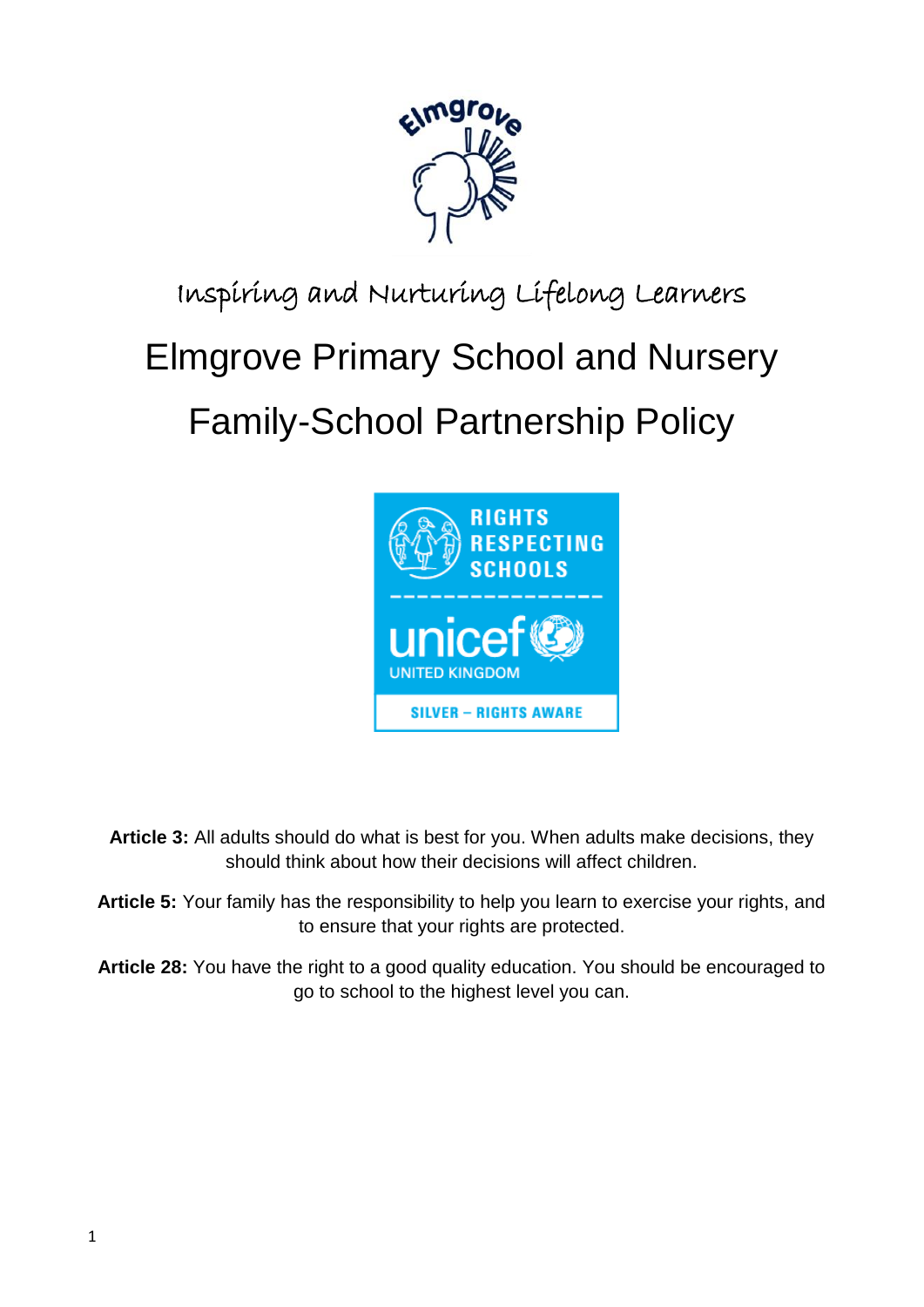# **1. Rationale**

Parents and carers are the child's first educator. It is our responsibility to try and ensure that all parents and carers have feel that they are regarded as partners in their child's education. At Elmgrove Primary School and Nursery, we recognise the pivotal role parents and carers play in the education of their children and value all parents and carers contribution within our school community and strive to maximise their participation in the school life of their children. When parents and carers are engaged and involved, everyone benefits – students, families, teachers, schools and communities. We are therefore committed to ongoing dialogue with parents and carers, to improve our knowledge of the needs of their children and to support their families.

# **2. Aims**

- To communicate fully with parents to ensure that we all (parents, children and staff) have the same purpose in mind – the needs, development and progress of the children.
- To actively involve parents in the education and progress of their child.
- To make good use of parents' expertise and willingness to enhance their own learning, that of their child and to actively involve them in the life of the school.
- To establish the views and opinions of parents of the school and act upon these.
- To operate an 'open door' policy that encourages the fullest possible two-way communication between staff and parents.
- To provide an environment inclusive for all parents and their children, regardless of need, background or culture.

# **3. Objectives**

# **Fostering effective family-school partnerships**

#### Ethos

- Everyone in school values building trusting relationships with parents and carers
- Everyone in school believes that students will achieve more when we work closely with families and communities
- Everyone in school makes an effort to understand the needs of families and the school community
- Staff are welcoming to parents and carers, greet them in a friendly way and, in general, acknowledge the presence of parent/carers and other visitors
- Our school makes a special effort to encourage families that are not normally involved to engage in school life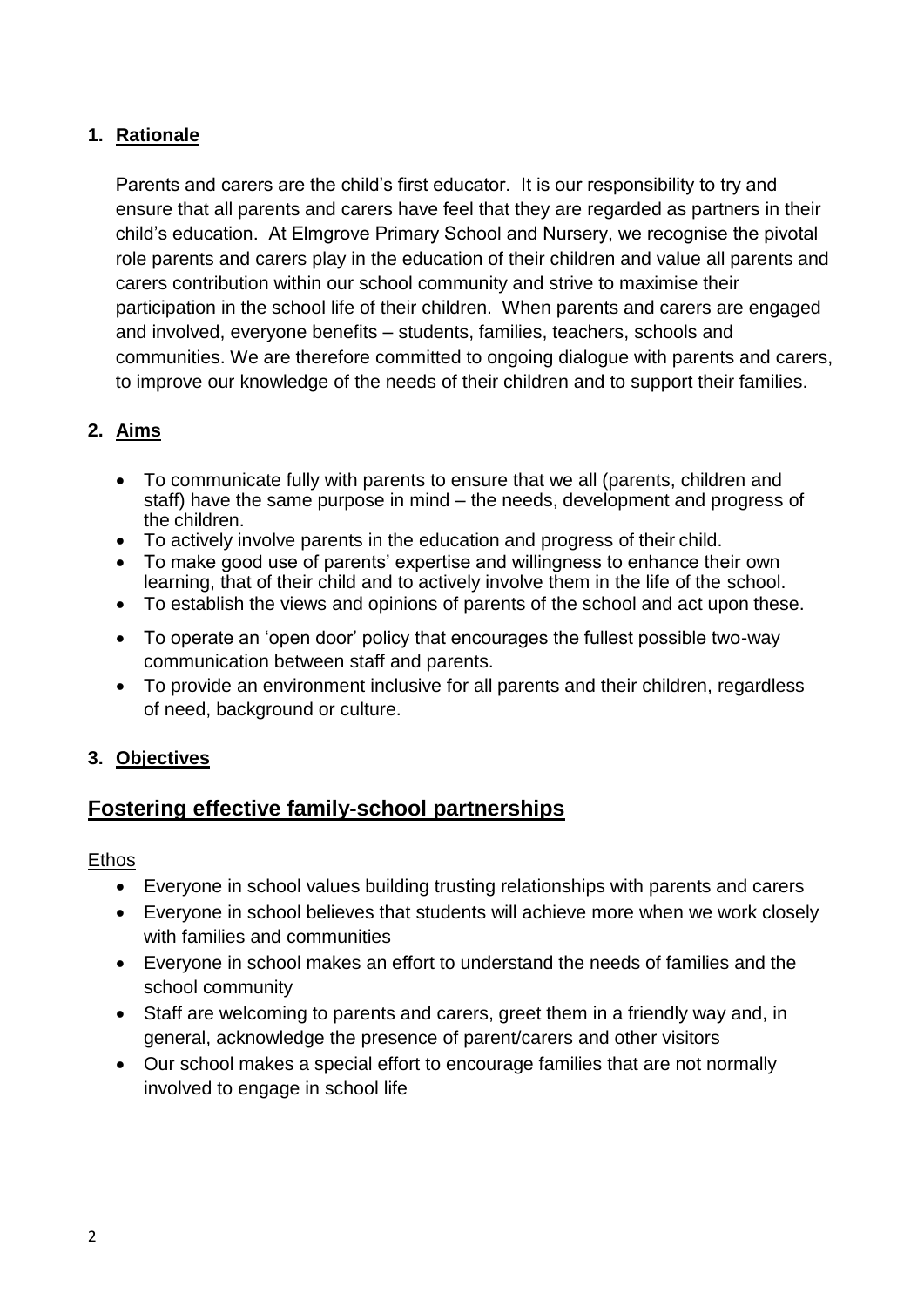# **Environment**

Our school environment is clean, easy to navigate, and engaging for parents and carers (i.e. displays children's work in the hallways)

# Policies

- Parents and carers know where to find policies and who to ask for support to understand them
- Our school involves parents and carers when reviewing school policies or introducing new ones as and when appropriate

# Staff and Leaders

- Members of the Senior Leadership Team are visible and available to parents and carers at the beginning and or end of the school day (e.g. on gates or in playgrounds)
- Class teachers feel confident to build relationships with parents and carers
- Support staff feel confident to build relationships with parents and carers
- Teachers invite parents and carers to visit their classrooms
- Our school employs a Learning Mentor who is dedicated to working with parents and carers alongside Harrow Schools Counselling Partnership, who employ a Counselling School Manager, who is responsible for supporting parents and carers social and emotional needs
- Our school has a Governor with responsibility for parental engagement

# Events

- Our school has regular opportunities for parents and carers to attend celebration events such (e.g. assemblies, end of year graduations or PSA events)
- Our school has regular opportunities for students to share their learning with parents and carers (e.g. through assemblies, curriculum workshops)
- Our school holds regular community or fundraising events which bring people together
- Our school provides opportunities for families and children to learn together
- When planning events our school takes into account the needs of :
	- Working parents and carers
	- Those with younger children
	- Families who speak English as an additional language
	- Parents and carers who require wheelchair access in and out of the school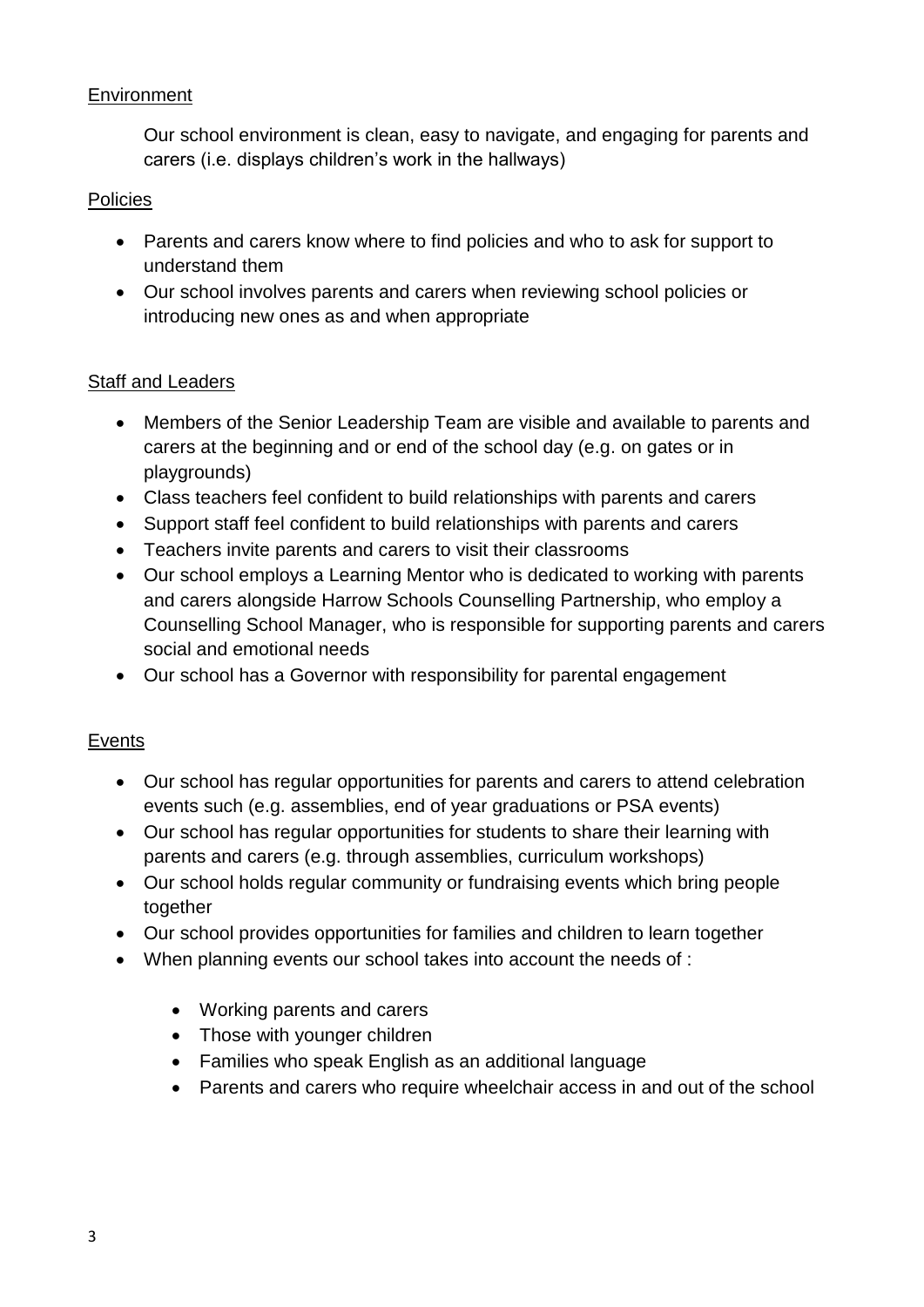# **Communicating and consulting effectively**

#### Newsletters and website

- Our school has a regular newsletter which is distributed to all parents and carers weekly via email and can be accessed via the school's website. Hard copies are available upon request.
- School governors produce an annual report for parents and carers
- A timetable of annual/termly events is made available to parents and carers which is located on the weekly newsletter as well as the school's website and twitter feed
- Our school website is easy to navigate and contains all key information for parents and carers and is updated regularly

#### Processes for contacting staff

- Senior Leaders, Learning Mentor and teachers communicate frequently with parents and carers, using a variety of means (i.e. letters, email, telephone, inperson, newsletters, postcards etc.)
- Clear information is provided to parents and carers so they know how to reach teachers directly and know how to make an appointment with the class teacher. This information is also provided on the school's website and newsletter
- Clear information is provided to parents and carers so they know how to make appointments with the headteacher or other senior leaders. This information is also provided on the school's website and newsletter
- There are clear processes for parents and carers to voice concerns or complaints and parents and carers receive prompt responses. (Complaints policy on website)

# Progress and Performance

- Our school shares School Development Priorities with parents and carers
- Our school provides parents and carers with student and school performance data and support to understand it
- Our school encourage parents and carers to let them know how events in the home may affect their child in school
- Parents and carers evenings with every parent and carer are held at least twice a year with follow-ups as needed at times when parents and carers can attend

# CPD

 Our school provides staff development on building positive relationships with parents and carers

# Parent voice

- Our school conducts an annual survey of parent and carers, the results of which are shared with all stakeholders including agreed actions
- Our school has parent governors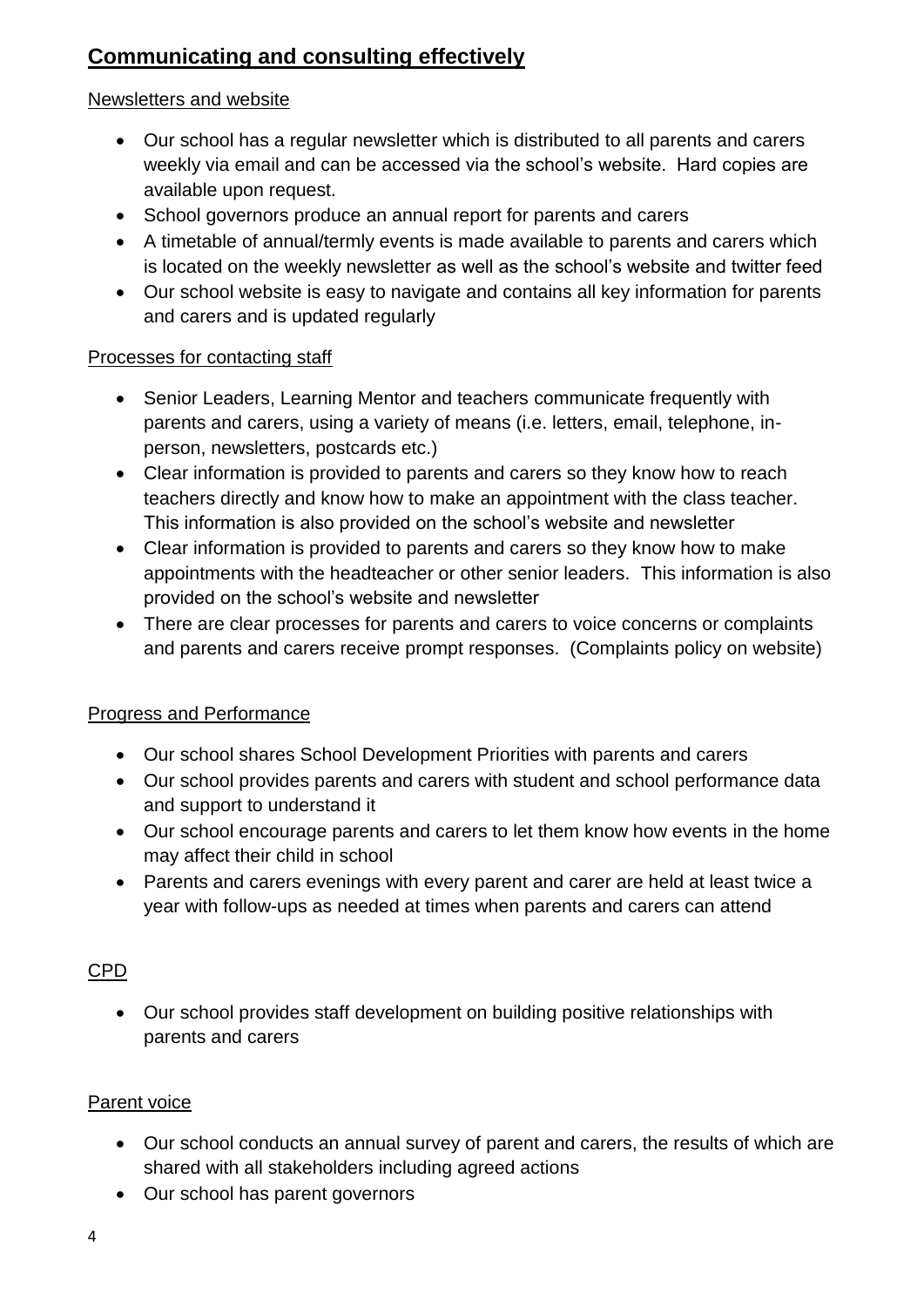- Our school welcomes parental involvement through Parent Forum or PSA
- Our schools seeks parental consultation on key issues in school and on key policies and procedures e.g. this policy , dress code

# Tailoring approaches

- Communication is modified for non-English-speakers or parents who have difficulties with literacy and those new to the British Education System. When required translators are provided and coffee mornings for specific nationalities are conducted.
- Where parental responsibility is shared, all communication is sent to both parents and carers this is documented on the school's system to ensure that all relevant staff are aware (See Separated Parents Policy)

# **Enabling parental engagement in learning**

# Attitudes and Impact

- Our school believes that all of our parents and carers have the capacity to support their children's learning
- Our school lets parents and carers know how important they are to their child's learning

# Curriculum assessment and progress

- All parents and carers are given information each year on the content of the curriculum
- All parents and carers are given information each year on expectations for student progress (end of year assessment goals)
- All parents and carers are given information each year on how progress will be measured or assessed

# Home learning

- All parents and carers are given information each year on home learning expectations, reading with children as often as possible
- All parents and carers are given information each year on activities which can support learning at home e.g. joining the library
- Teachers have a regular schedule of interactive home learning that requires children to demonstrate to and discuss with parents and carers what they are learning in school
- Termly curriculum overviews are available on the website informing parents of their child's curriculum

# Wider impacts on learning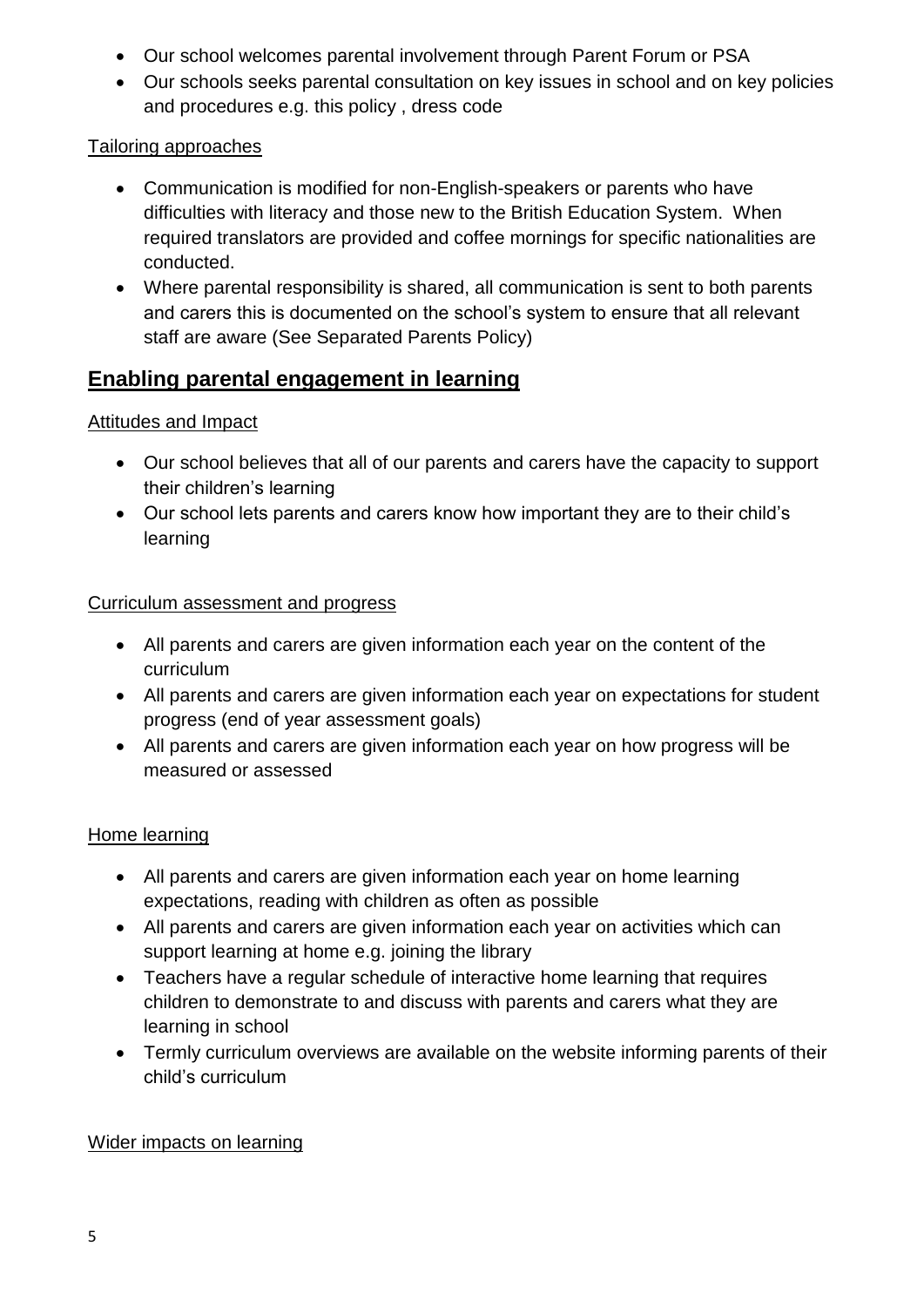All parents and carers are given information each year on other ways they can support their children (i.e. sufficient sleep, nutritious food, a suitable place to do homework etc.)

# Workshops

• There are opportunities for parents and carers to engage in workshops and activities which help them to practice the skills needed to support learning and development at home

# **Empowering parents and carers to develop their own skills**

# Ethos

 Our school believes that building parents and carers knowledge and skills is important to supporting children's achievement

# Adult learning

 Our school offers sign posting to give parents and carers the opportunity to develop their knowledge and skills based on their needs (e.g. ESOL, Parenting Skills)

# Volunteer opportunities

- There are regular opportunities for parents and carers to volunteer in school such as:
	- Parents and carers volunteer assisting on year 4 swimming runs
	- Parents and carers accompany classes on visits
	- Parents and carers volunteer at school events such as school fairs, Party in the Playground, Mother's Day and Christmas sales.
	- Volunteer readers in classrooms
	- Participate in family and adult learning events organised by school
- Our school has systems for ensuring all parents and carers have an opportunity to volunteer if they wish to and selection processes are fair (see Volunteer Policy )

# Parent Staff Association (PSA)

All parents are automatically members of Elmgrove Primary School and Nursery Parent Staff Association and we are enormously grateful to the PSA for their hard work and commitment in raising funds for our school and providing additional opportunities/experiences for our children.